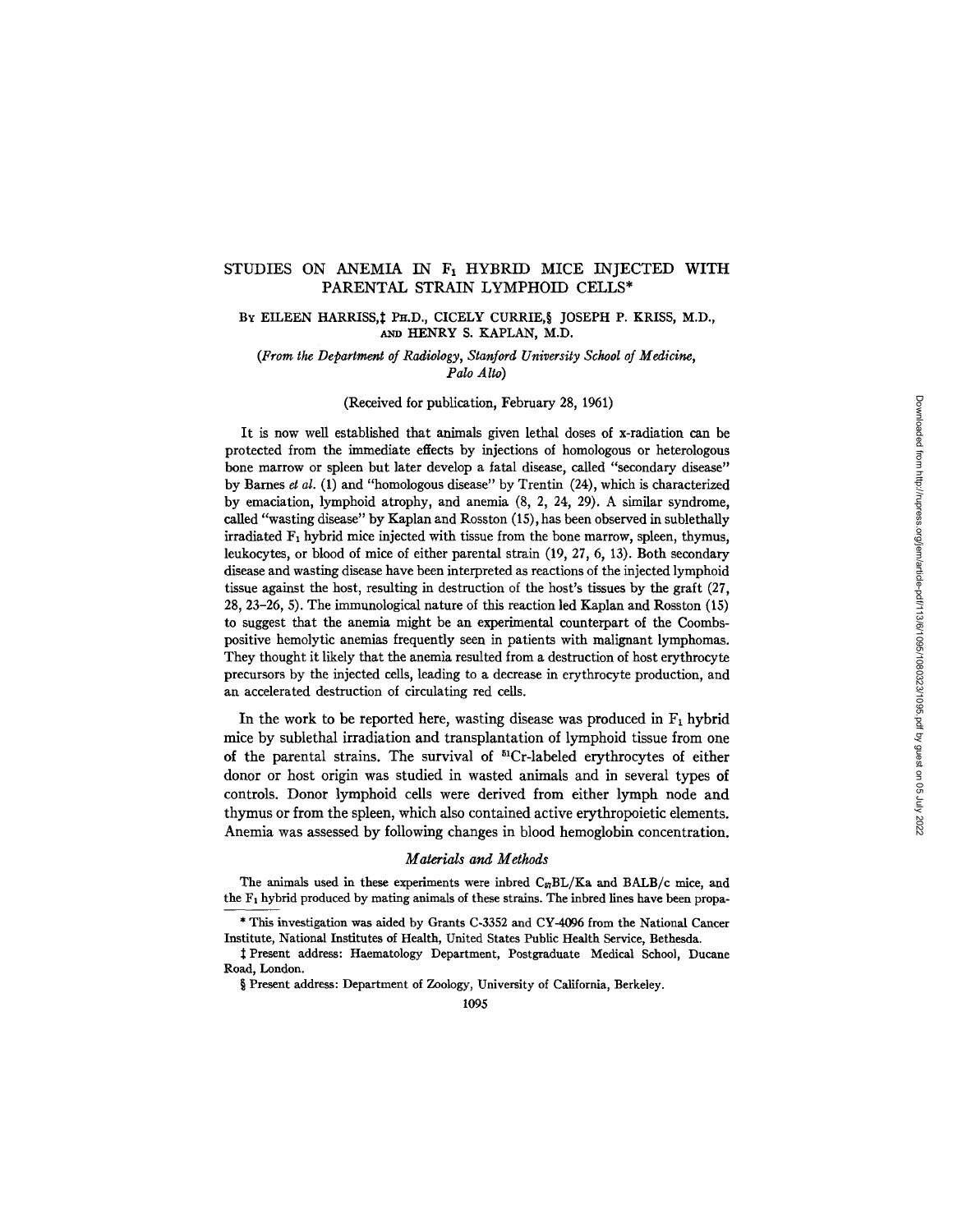gated in this laboratory since 1948 by random brother-sister mating. Recipient animals were  $F_1$  hybrid mice of either sex, 30 to 40 days old at the start of an experiment. They were injected with lymphoid cells either from donor animals of the C57BL strain or from control donors of the same  $F_1$  hybrid combination. Cells from donors of one sex were always injected into recipients of the same sex.



FIG. 1. Hemoglobin concentration and survival of hybrid red cells in normal  $F_1$  hybrid mice.

Red cells from  $F_1$  hybrid mice or from C<sub>57</sub>BL mice were labeled with <sup>51</sup>Cr *in vitro* (14) as follows. To 2 ml. heparinized, whole blood, 1 ml. of an acid-citrate-dextrose solution (Abbott) and 1 ml. of an isotonic saline solution containing 400 to 500  $\mu$ c. <sup>51</sup>Cr (specific activity 400  $\mu$ c./ $\mu$ g.) as sodium chromate were added with mixing. The amount of chromium added (0.5  $\mu$ g. per ml. blood) was well below the level at which damage to the red cells has been observed (22). The mixture was allowed to stand for 45 minutes at room temperature, after which it was gently centrifuged, the supernatant removed together with the buffy coat, and the cells washed once with isotonic saline. The cells were then resuspended in isotonic saline and the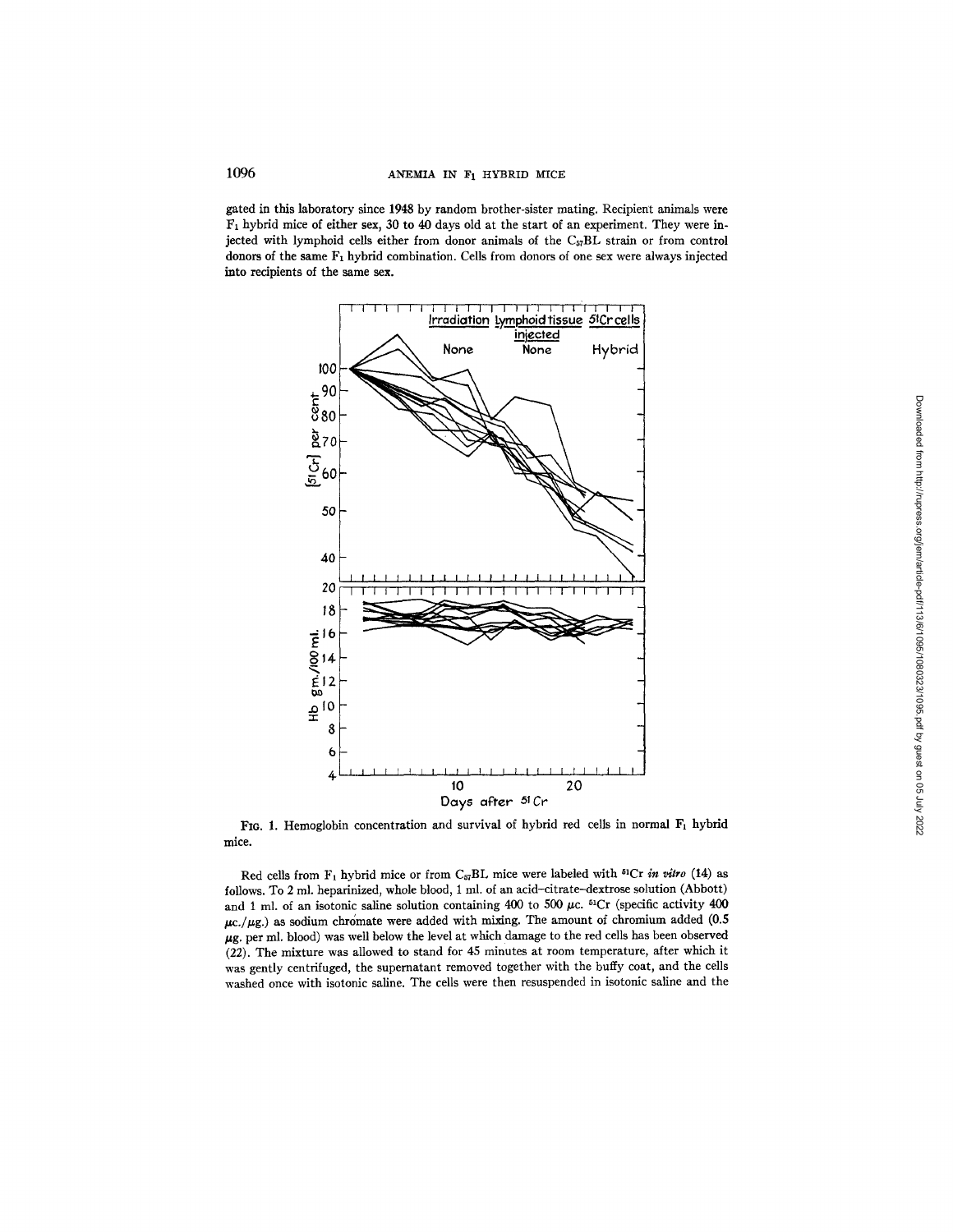volume readjusted to 2 ml. An aliquot (0.1 ml.) of the cell suspension was injected intravenously into each animal. Subsequently, blood samples of  $5 \mu$ l. were taken from the cut tail and the red ceils lysed in 3 ml. of a dilute potassium ferricyanide solution for hemoglobin measurement. Hemoglobin concentration was estimated colorimetrically as cyanmethemoglobin using a Beckman DU spectrophotometer. The samples were retained for assay of <sup>51</sup>Cr



FIG. 2. Effect of irradiation on hemoglobin concentration and survival of hybrid red cells in normal hybrid mice.

content in a well-type scintillation counter. The first sample was taken 1 or more days following the injection of labeled cells, when any cells damaged during the labeling process may be assumed to have been removed from the circulation; serial samples were taken from each animal at intervals of 2 or 3 days thereafter. All samples from an individuai animal were counted at the same time, thus avoiding the need to correct for physical decay of <sup>51</sup>Cr. The total <sup>51</sup>Cr content of the circulating blood was calculated for each time of sampling (assuming the blood volume to be 7 per cent of the body weight) and expressed as a percentage of that for the initial sample. Cumulative errors due to the small amount of  $^{51}Cr$  removed during sampling are small and no correction was made.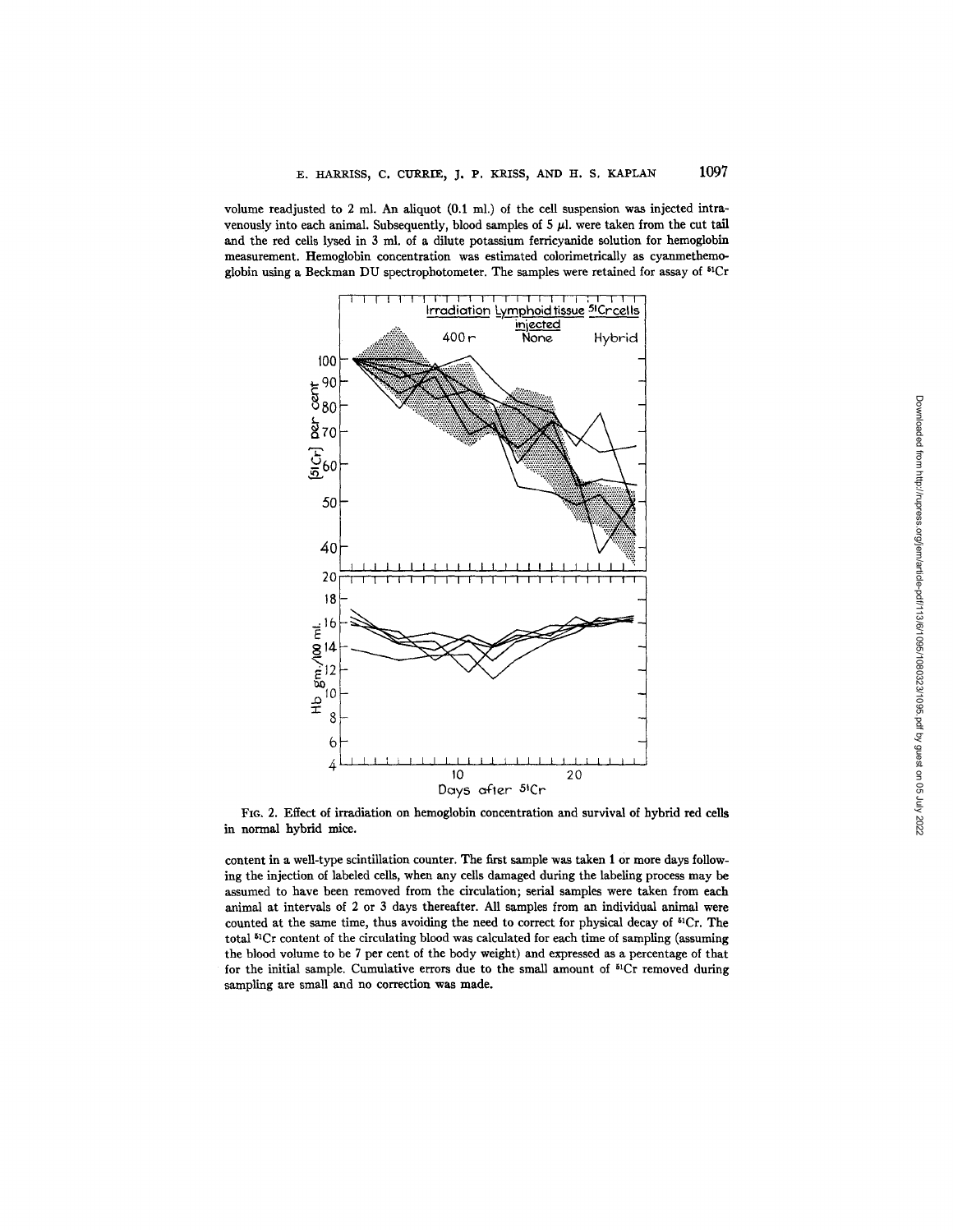Irradiations were carried out using 120 kp x-rays filtered by 0.25 mm. Cu  $+$  1 mm. Al at a distance of 30 cm., the dosage rate being 24 r/minute. The total body dose given to all irradiated mice was 400 r (tissue dose). Irradiations were performed 2 to 3 hours after the first blood sample for  $^{51}Cr$  assay had been taken, and lymphoid cells were injected within 4 hours of the irradiation.



FIo. 3. Survival of hybrid red cells after irradiation and injection of hybrid lymphoid cells.

Purely lymphoid cells were derived from the lymph nodes (axillary, inguinal, and mesenteric) and thymus of donor mice. In some experiments, spleen cells consisting of mixed lymphoid, myeloid, and erythroid elements were used. The cells were suspended in saline and a volume of 0.5 ml. or less of suspension containing 150 to 300  $\times$  10<sup>6</sup> cells was injected into each recipient.

Experiments were performed on groups of five mice. The groups were caged identically with free access to Purina laboratory chow and water, and animals were weighed three to four times each week.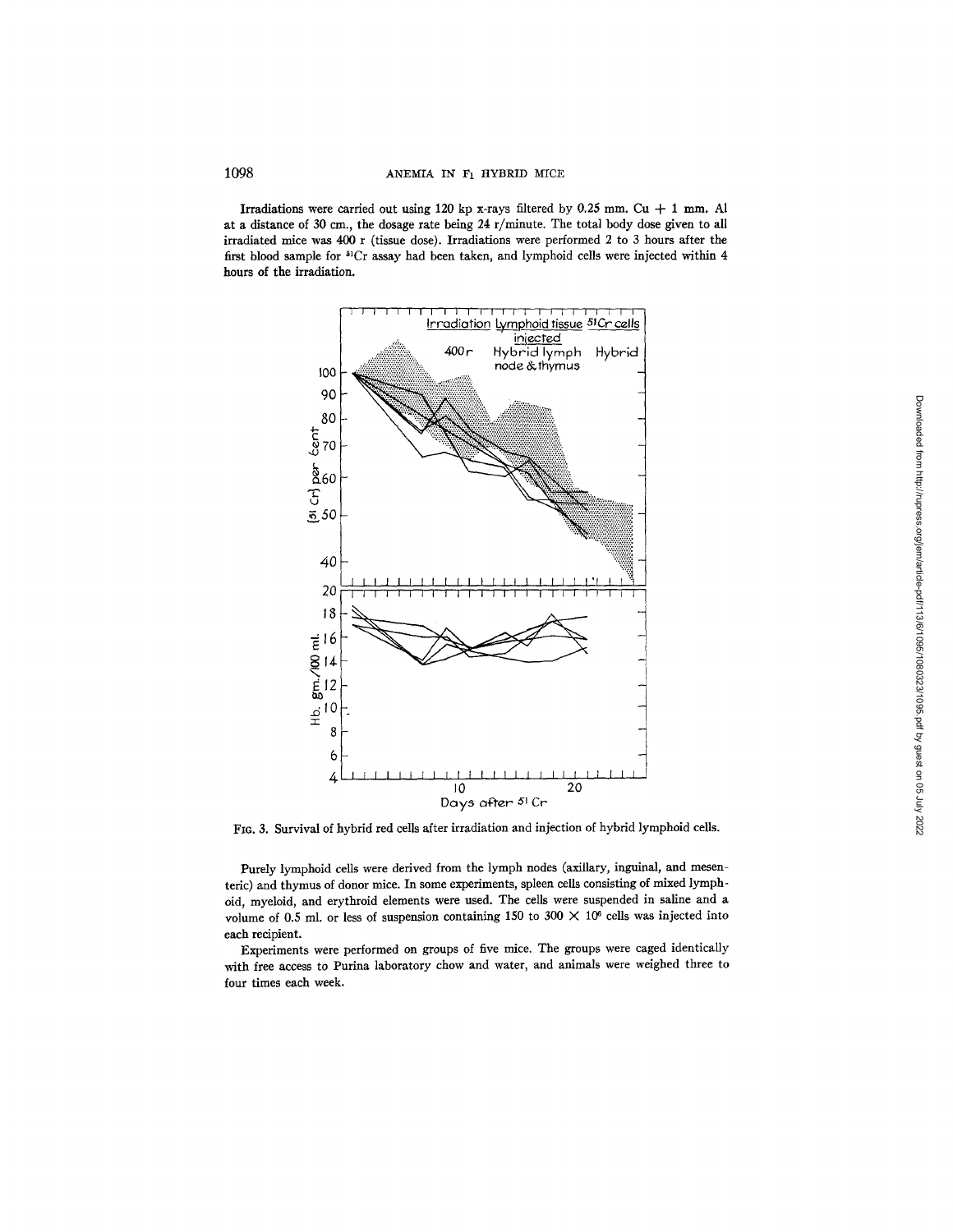#### RESULTS

The survival of  ${}^{51}Cr$ -labeled hybrid red cells in ten normal isologous  $F_1$ hybrid mice is shown in Fig. 1. The total <sup>51</sup>Cr content of the circulating blood



FIG. 4. Survival of hybrid red cells after irradiation and injection of parental lymphoid **cells.** 

at each time of sampling has been expressed as a percentage of that for the initial sample; the hemoglobin concentration of the recipient animals is also shown. Fig. 2 shows similar results in mice given 400r x-radiation immediately after the first blood sample was taken. This dose of radiation caused a slight fall in hemoglobin level with subsequent recovery but did not affect the survival of <sup>51</sup>Cr-labeled isologous erythrocytes already in the circulation. A similar fall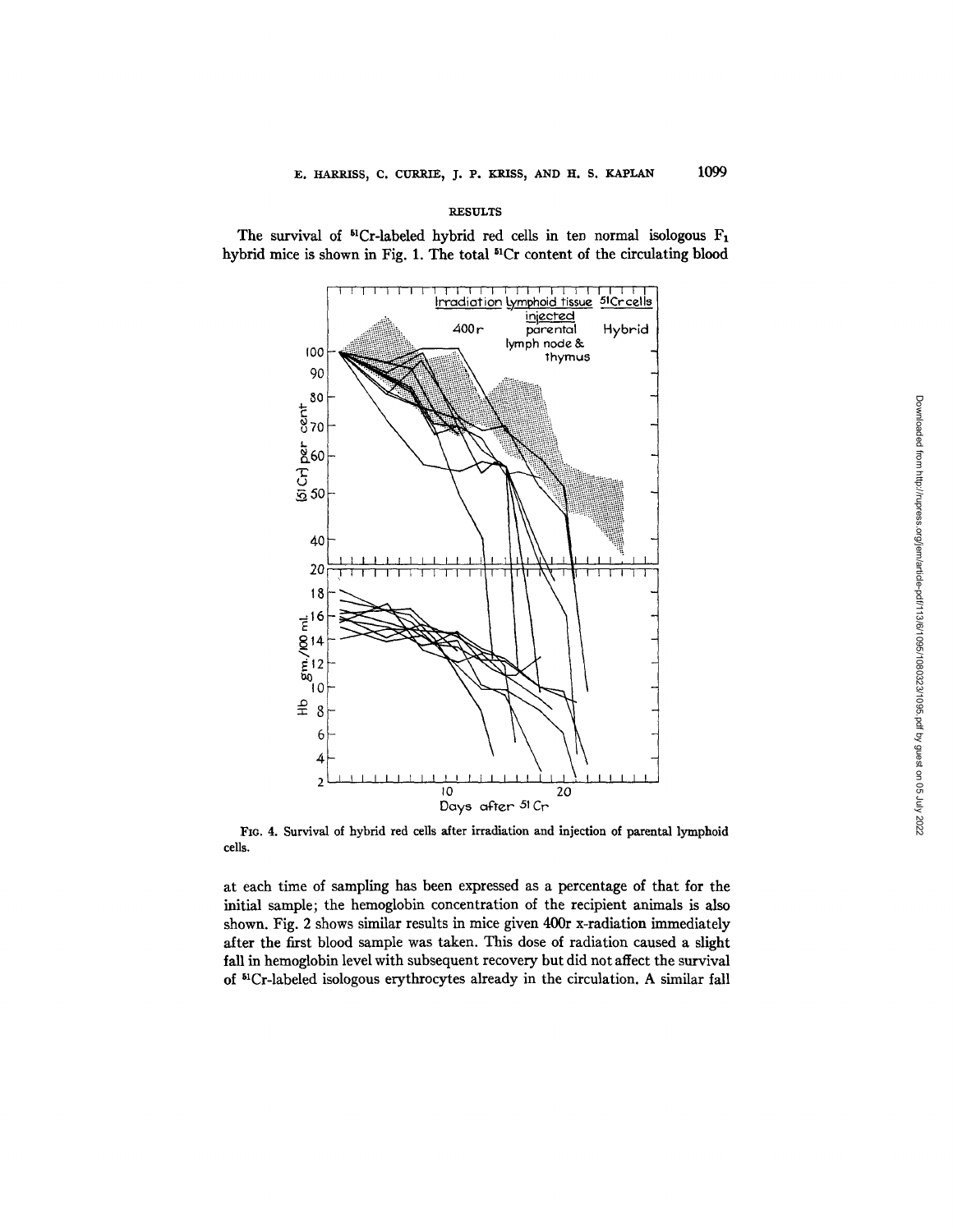in hemoglobin was observed (Fig. 3) in mice given a subsequent injection of lymph node and thymus cells from isologous F<sub>1</sub> hybrid mice; again, the survival of <sup>51</sup>Cr-labeled isologous erythrocytes was unaffected. By contrast, irradiated mice given a subsequent injection of parental lymph node and thymus cells



FIG. 5. Survival of hybrid red cells after irradiation and injection of hybrid splenic cells.

(Fig. 4) from  $C_{57}BL$  mice suffered a profound fall in hemoglobin concentration between 2 and 3 weeks after treatment. At the same time that the anemia appeared, the number of <sup>51</sup>Cr-labeled isologous hybrid erythrocytes surviving in the circulation showed a very marked decrease. All mice in this group died within 22 days of the injection of lymphoid cells.

A similar difference was seen between groups of mice injected with isologous hybrid or parental spleen cells. In mice given hybrid spleen cells (Fig. 5), the loss of <sup>51</sup>Cr-labeled hybrid erythrocytes from the blood was similar to that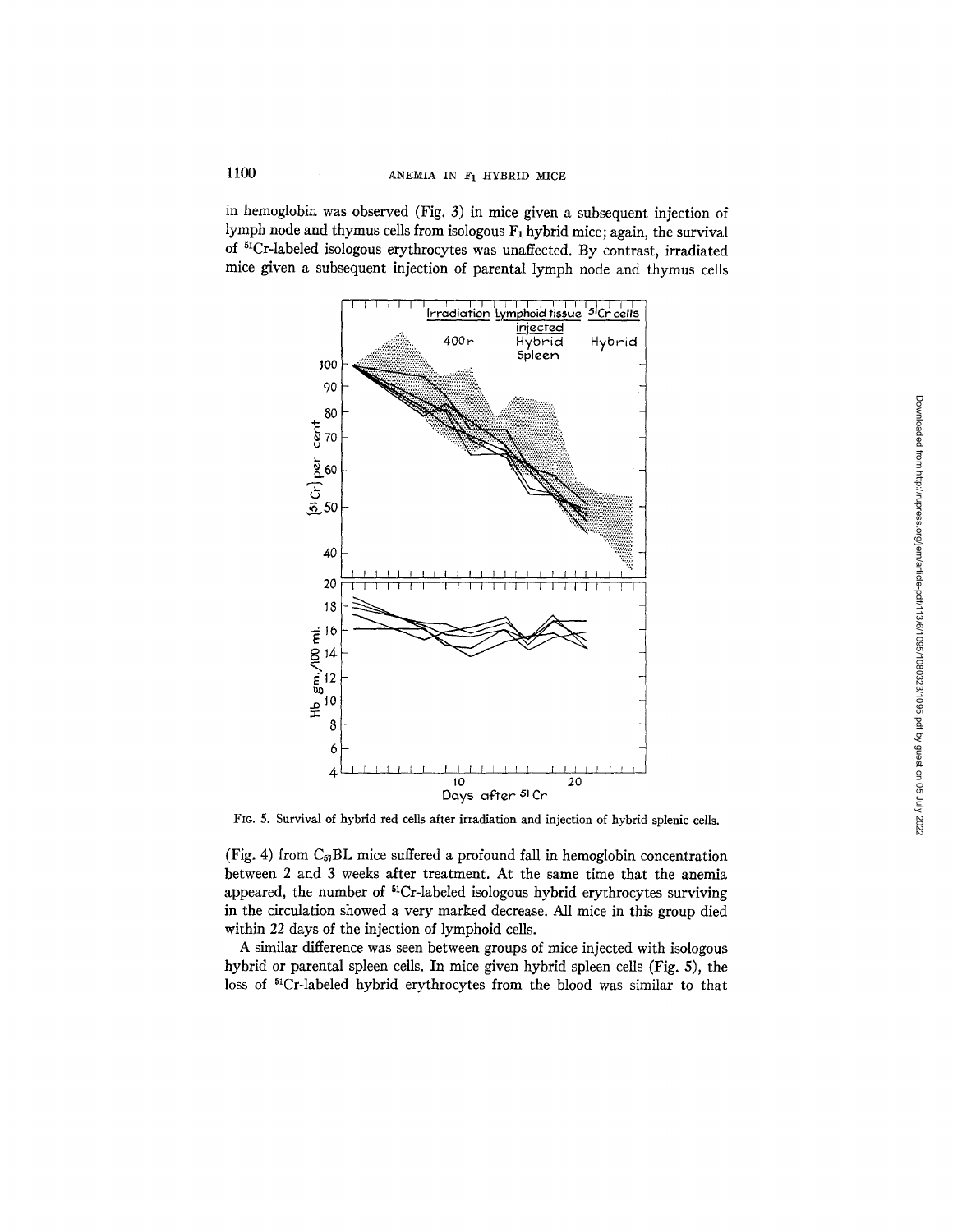seen in normal mice or in mice given irradiation only. However, if parental spleen cells were injected (Fig. 6), there was a sudden fall in hemoglobin to very low levels and a concomitant rapid decrease in the number of <sup>51</sup>Cr-labeled hybrid erythrocytes surviving in the circulation. The anemia occurred 9 to 11



Fio. 6. Survival of hybrid red ceils after irradiation and injection of parental splenic cells.

days after injection of parental spleen cells, somewhat earlier than was observed in mice given purely lymphoid parental cells *(cf.* Fig. 4). All mice given parentai spleen after irradiation died within 2 weeks of treatment or were killed when moribund. At postmortem examination two of ten mice were found to have suffered extensive hemorrhage into the peritoneum or intestinal wall.

The survival of  ${}^{51}Cr$ -labeled parental erythrocytes in  $F_1$  hybrid mice given irradiation only (Fig. 7) or irradiation followed by an injection of hybrid lymph node and thymus cells (Fig. 8) was similar to the survival of hybrid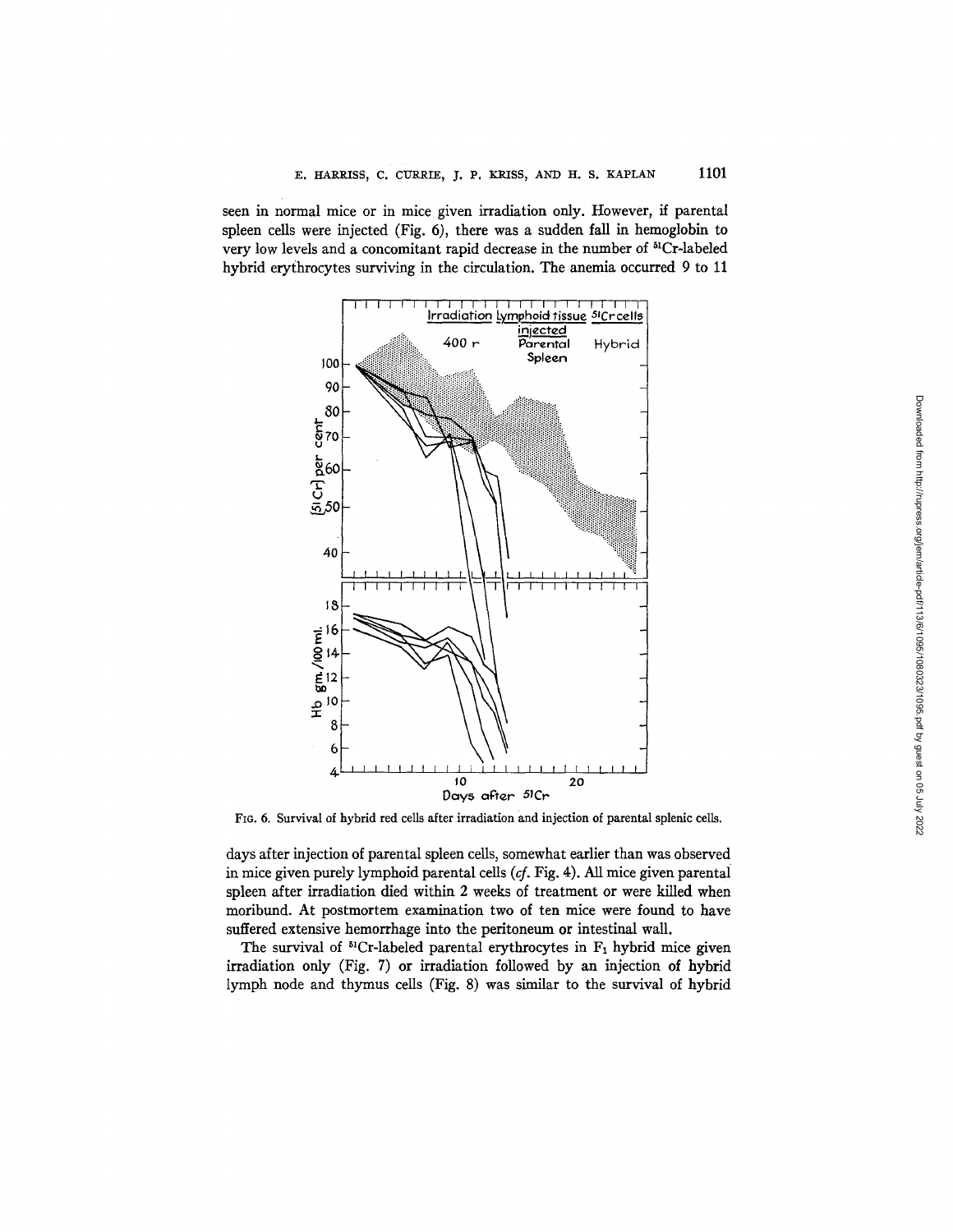erythrocytes (cf. Figs. 2 and 3). However, if parental lymph node and thymus cells were injected (Fig. 9), the number of <sup>51</sup>Cr-labeled parental erythrocytes in the circulation showed a sudden decrease when anemia occurred. It was unfortunate that in this group several animals died before the anemia appeared.



FIG. 7. Effect of irradiation on hemoglobin concentration and survival of parental red cells in normal hybrid mice.

The survival of parental  ${}^{51}Cr$ -labeled erythrocytes in  $F_1$  hybrid mice injected with parental spleen cells is shown in Fig. 10. Although these became anemic at about the same time after injection as similarly treated mice (Fig. 6), two of the group maintained their hemoglobin level at about 10 gm./100 ml. blood, and eventually began to recover. Both these mice died, however, before their hemoglobin levels had returned to their original values. In the mice which did not maintain their hemoglobin levels, the same sudden loss of <sup>51</sup>Cr-labeled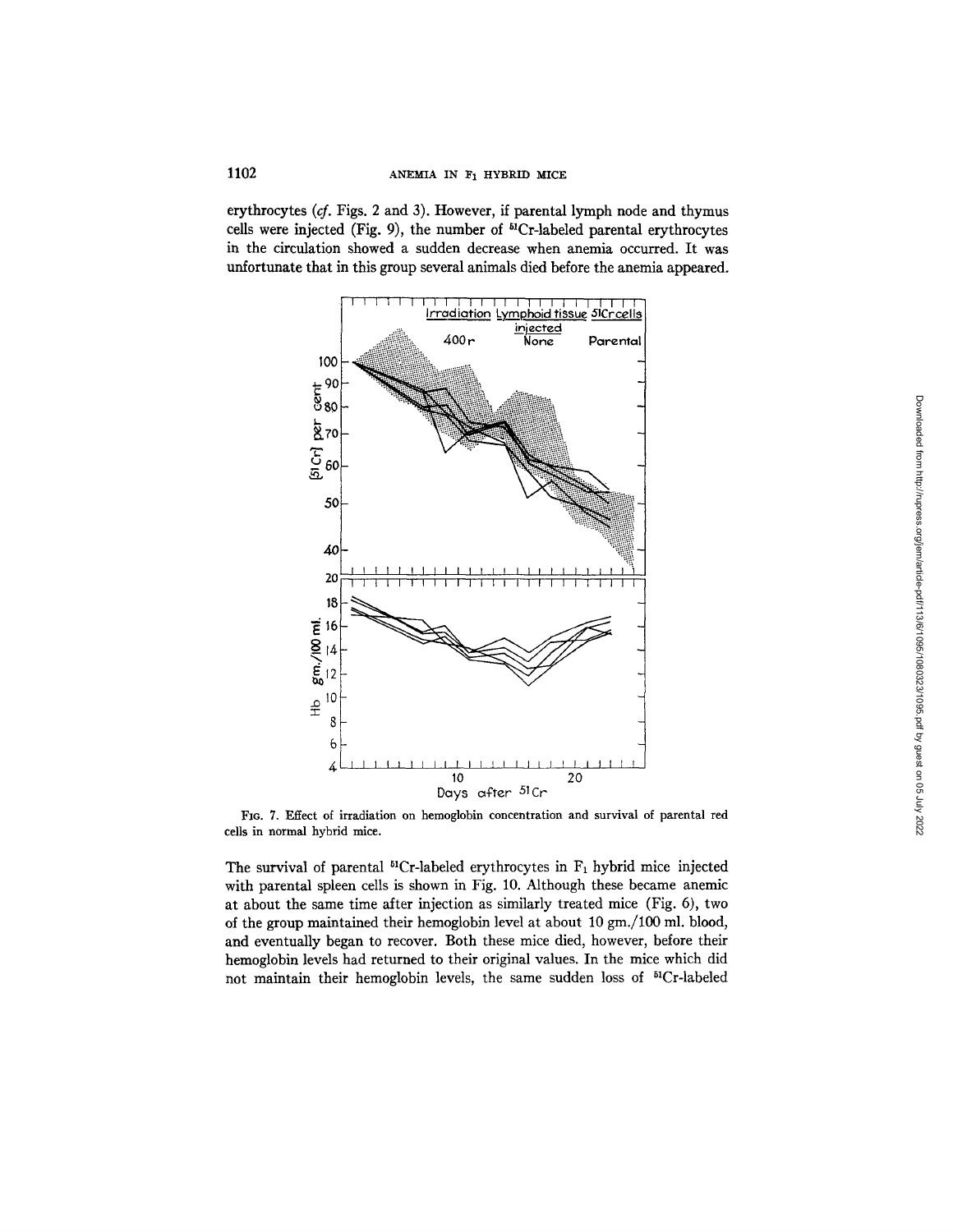erythrocytes was observed as in Fig. 6. This sudden loss was not seen in the mice which began to recover from the anemia.

The results of the experiments shown in Figs. 9 and 10 were not considered sufficiently conclusive to decide whether or not parental erythrocytes behave



FIG. 8. Survival of parental red cells after irradiation and injection of hybrid lymphoid cells.

differently from hybrid erythrocytes in mice in which wasting disease had been produced by injection of parental lymphoid cells. The experiments were accordingly repeated, and the results are shown in Figs. 11 to 14. Here it appears (Figs. 11 and 13) that parental <sup>51</sup>Cr-labeled erythrocytes survived no longer than hybrid <sup>51</sup>Cr-labeled erythrocytes in mice injected with cells from parental lymph nodes and thymus. Of the animals given parental spleen cells (Figs. 12 and 14), some again began to recover from their anemia; in these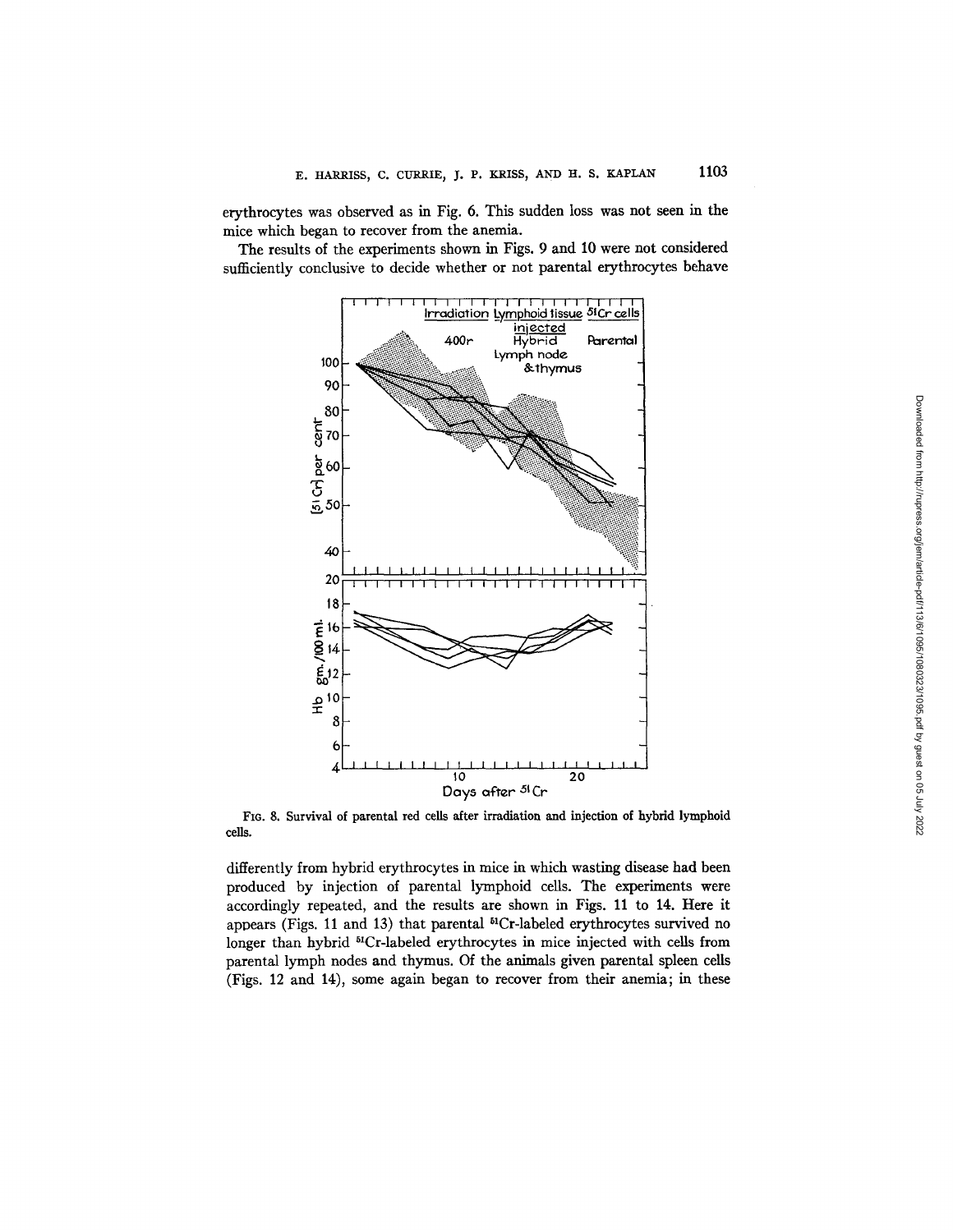animals the sudden loss of 51Cr-labeled erythrocytes either did not occur or was checked at the time when the hemoglobin level began to recover. It appears that both parental and hybrid <sup>51</sup>Cr-labeled erythrocytes suffer the same fate as the animals' own erythrocytes.



FIO. 9. Survival of parental red cells after irradiation and injection of parental lymphoid cells.

#### DISCUSSION

These results confirm previous observations that in  $F_1$  hybrid wasting disease, a profound and often fatal anemia occurs 2 to 3 weeks after whole body irradiation and lymphoid tissue transplantation. Such anemia is more severe than that observed after irradiation alone (Fig. 2) or irradiation followed by an injection of isologous hybrid lymphoid cells (Fig. 3 and 5), in which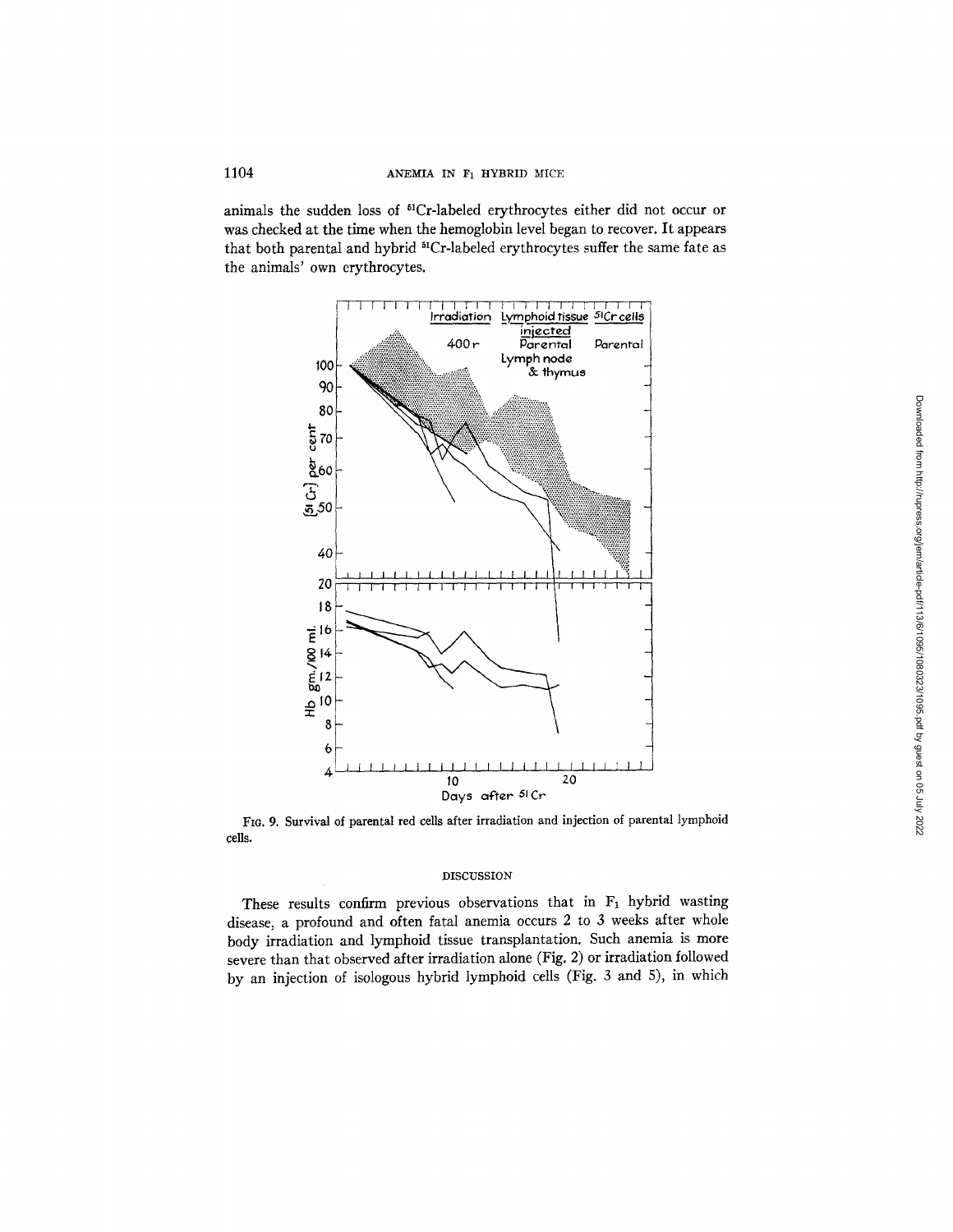cases the slight and transient anemia can be accounted for by a lack of production of new red cells due to the effect of irradiation on erythropoietic tissues. In animals with wasting disease, there must, therefore, be in addition some destruction of circulating red cells, due to hemolysis or erythrophagocytosis



FIG. 10. Survival of parental red cells after irradiation and injection of parental splenic **cells.** 

(as suggested by Kaplan and Rosston, 15) or to hemorrhage, or to any combination of these mechanisms. Our most striking finding is that this sudden severe fall in circulating erythrocytes in wasting disease is associated with the loss of not only F1 hybrid erythrocytes but also of transfused parental strain erythrocytes (Figs. 9, 10, 13, 14). On the hypothesis that wasting disease is due to a graft *versus* host reaction, the latter finding is at first sight entirely unexpected.

Porter (18) has made similar studies of the survival of  $^{51}Cr$ -labeled erythro-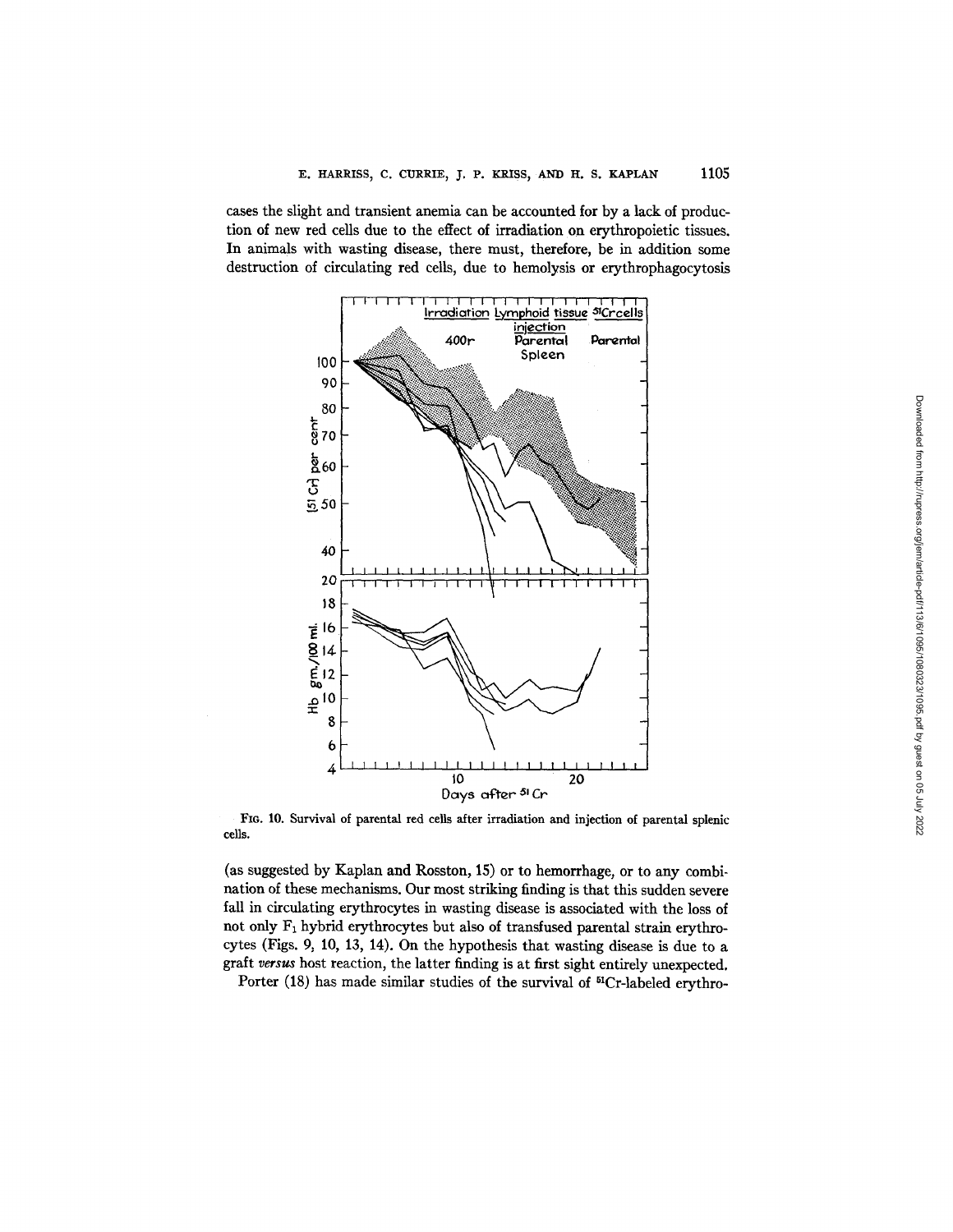cytes in rabbits protected from lethal doses of radiation by the injection of homologous bone marrow. He found that in rabbits which developed secondary disease, <sup>51</sup>Cr-labeled autologous erythrocytes disappeared completely from the circulation whereas labeled erythrocytes from the homologous marrow donor



FIG. 11. Survival of hybrid red cells after irradiation and injection of parental lymphoid cells.

did not. From this result and from the evidence of positive direct Coombs tests in all rabbits with secondary disease he concluded that selective destruction of the host erythrocytes occurred, due to immune hemolysis.

It is difficult to reconcile these results with our own, for it appears that if an immune hemolysis occurs in mice, it is not specific for the host erythrocyte but affects the donor erythrocytes as well.

Several possible explanations for our findings may be considered:

1. Heterozygosity of Mouse Strains.—The injected cells, whether from hybrid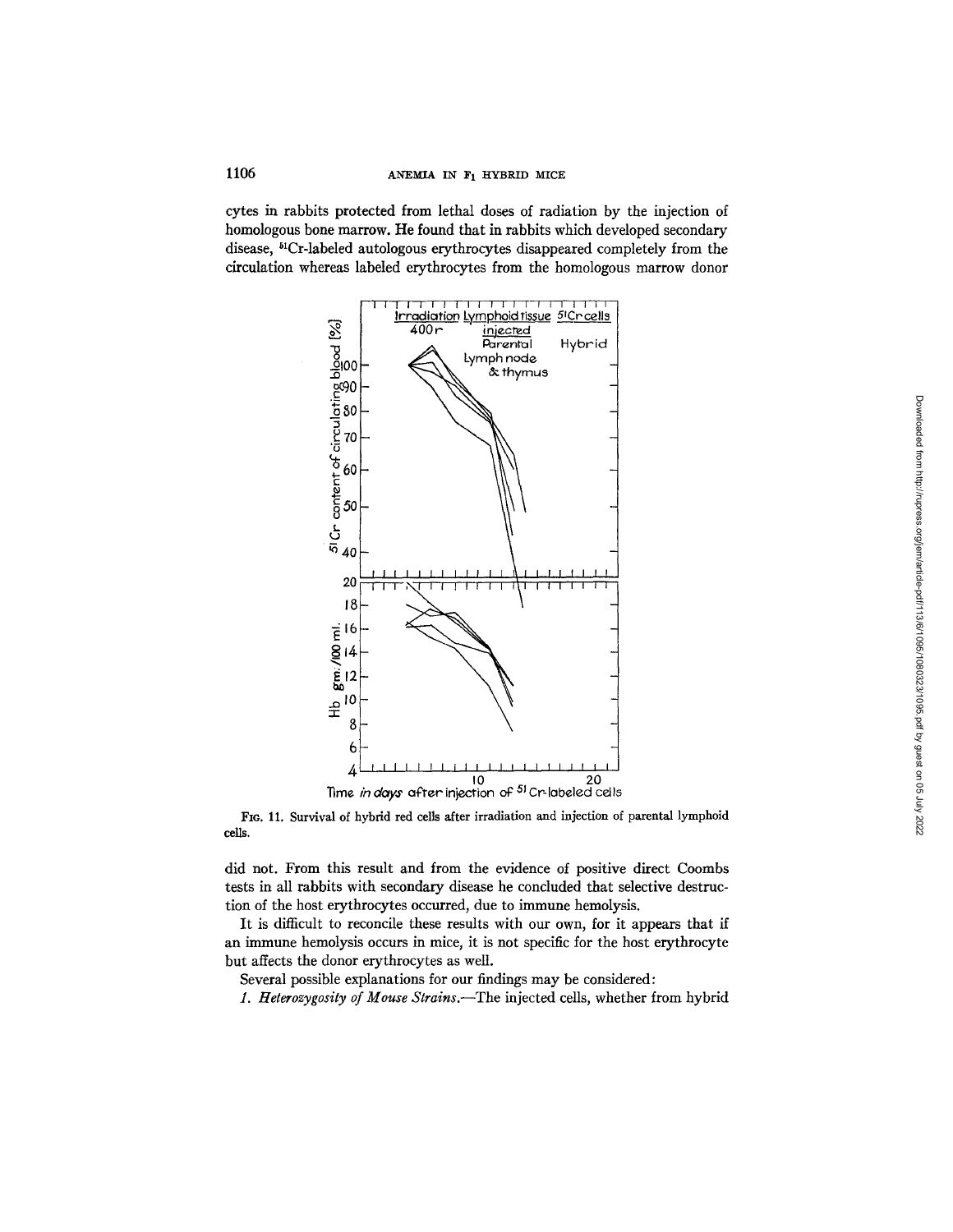or parental donors, were always taken from pooled samples from a number of mice. If, due to genetic drift, these animals were no longer homozygous, there would exist the possibility that a single hybrid host would be genetically incompatible with an indeterminate number of the injected cells, antibodies against which might be produced which could react with those parental red



FIG. 12. Survival of hybrid red cells after irradiation and injection of parental splenic cells.

cells bearing the foreign antigen. The increased destruction of hybrid host red cells would be explained as a consequence of a graft versus host reaction by those grafted parental cells which were genetically compatible with the host. Although complete homozygosity cannot be guaranteed by the breeding system used, we consider the above explanation to be most unlikely for the following reasons. First, neither in this study nor in the previous study from this laboratory (15), using the same strain of animals, did wasting disease ever occur in F<sub>1</sub> hybrids injected with isologous cells; such animals never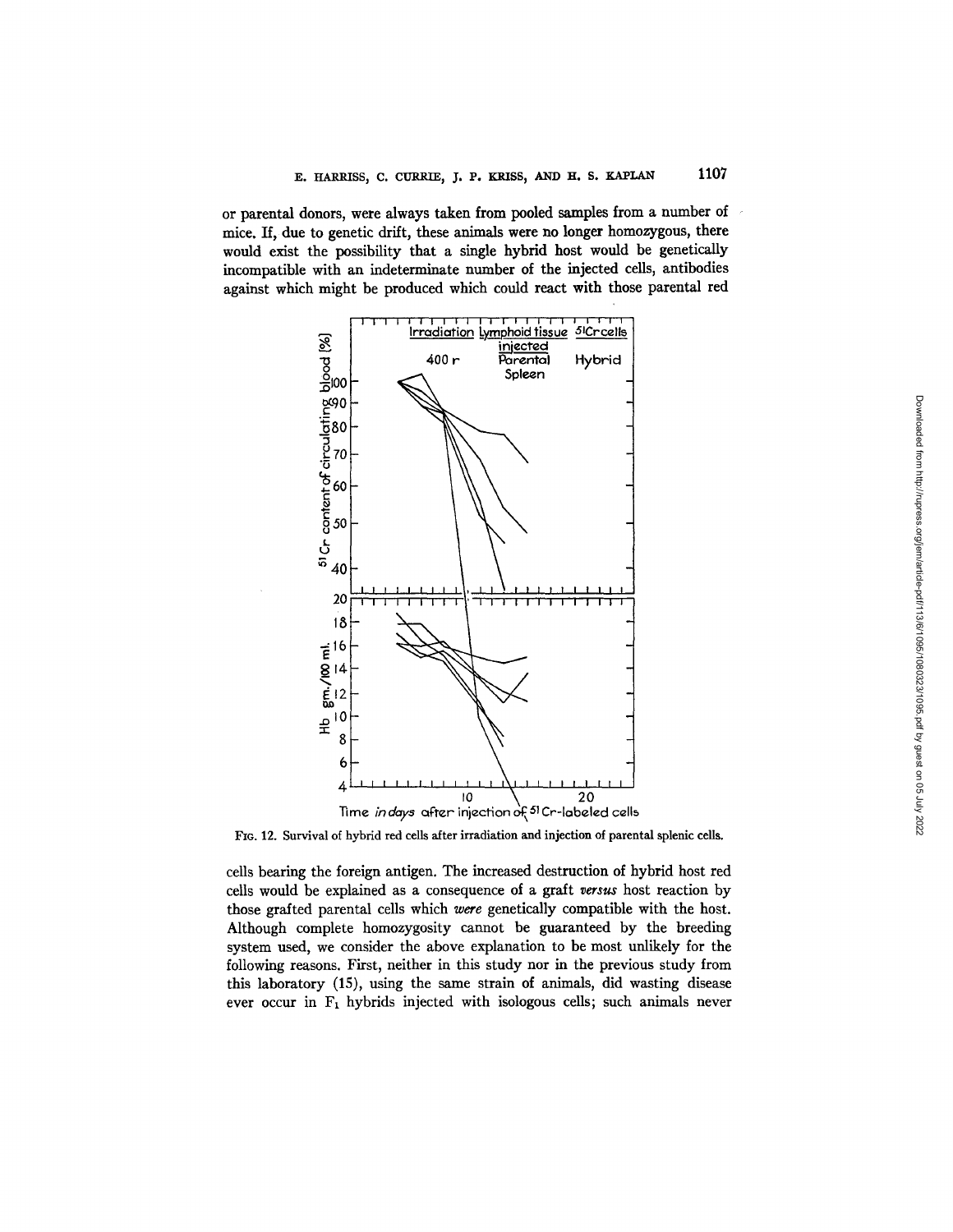developed profound anemia and handled 51Cr-labeled parental or isologous erythrocytes in entirely normal fashion (Figs. 3, 5, 8). Furthermore, since increased destruction of injected parental red cells occurred in four different experiments whenever parental lymphoid tissue had also been given, one



FIG. 13. Survival of parental red cells after irradiation and injection of parental lymphoid cells.

would have to postulate a serious breeding error rather than a chance error in selection of a donor animal of a foreign strain. Although exchange skin grafting has not been done between our  $C_{57}BL$  mice and their  $F_1$  hybrids, equally good evidence of homozygosity of the parental strain is provided by the fact that when isologous thymic grafts were implanted in thymectomized, irradiated  $C_{57}BL$  mice (the parent strain used in these experiments), cortical regeneration in the thymic graft occurred in 87 per cent of 105 grafts examined (4). Experi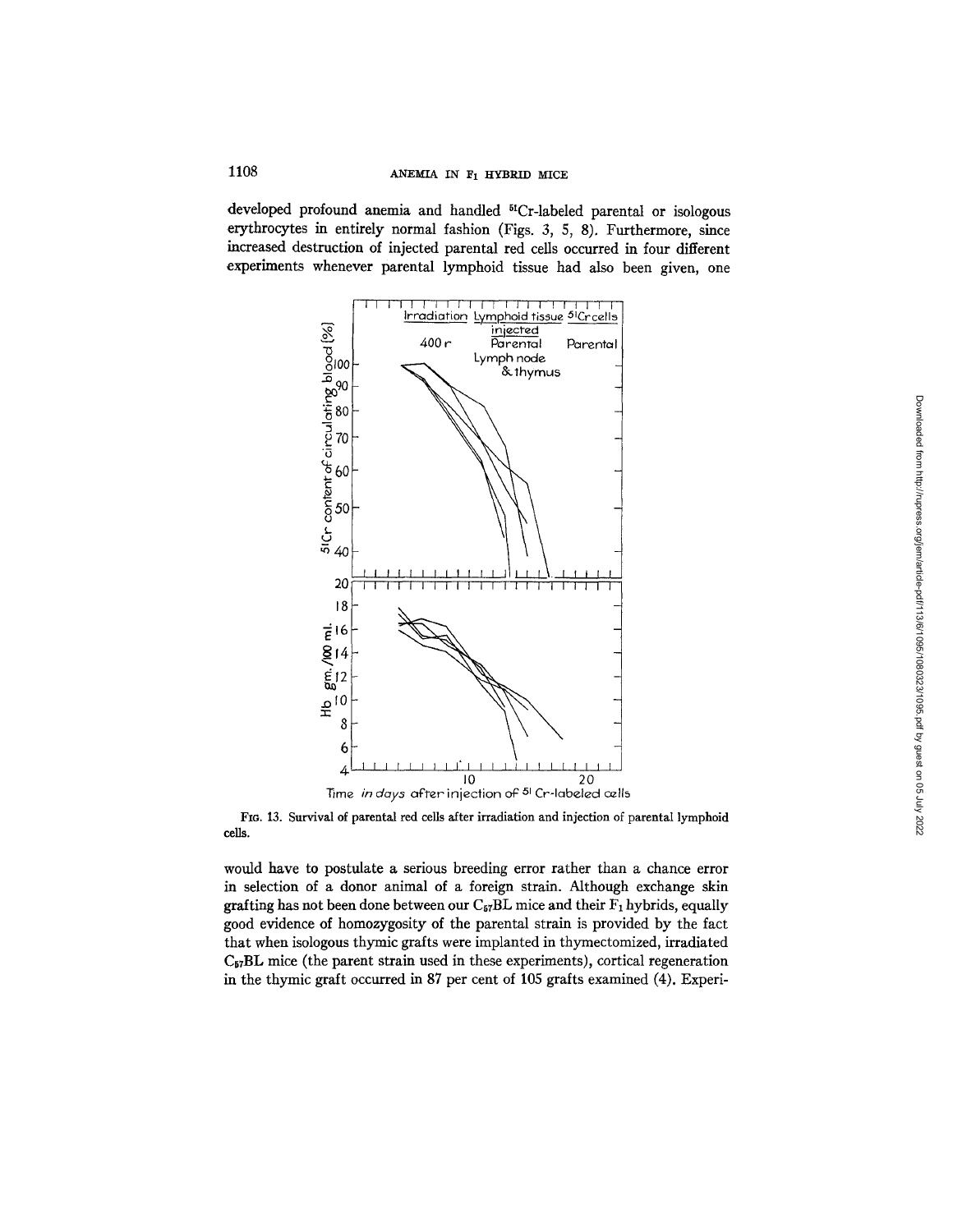ence with thymic grafts since that time has not indicated any appreciable change.

*2. "Non-Specificity" of Antibody.---Antibodies* against the host produced by the graft and released into the circulation might be adsorbed on to the surface



FIo. 14. Survival of parental red cells after irradiation and injection of parental splenic cells.

of all red cells, whether host or parental. Such adsorbed antibody might in some way render the cell susceptible to destruction, agglutination, or erythrophagocytosis. If this explanation is correct, once antibody has been formed, labeled red cells obtained from any strain of mouse might be expected to show the same decreased survival.

It is of interest to note that the antibody produced in the wasted animals is similar in its relative non-specificity to antibodies produced in such human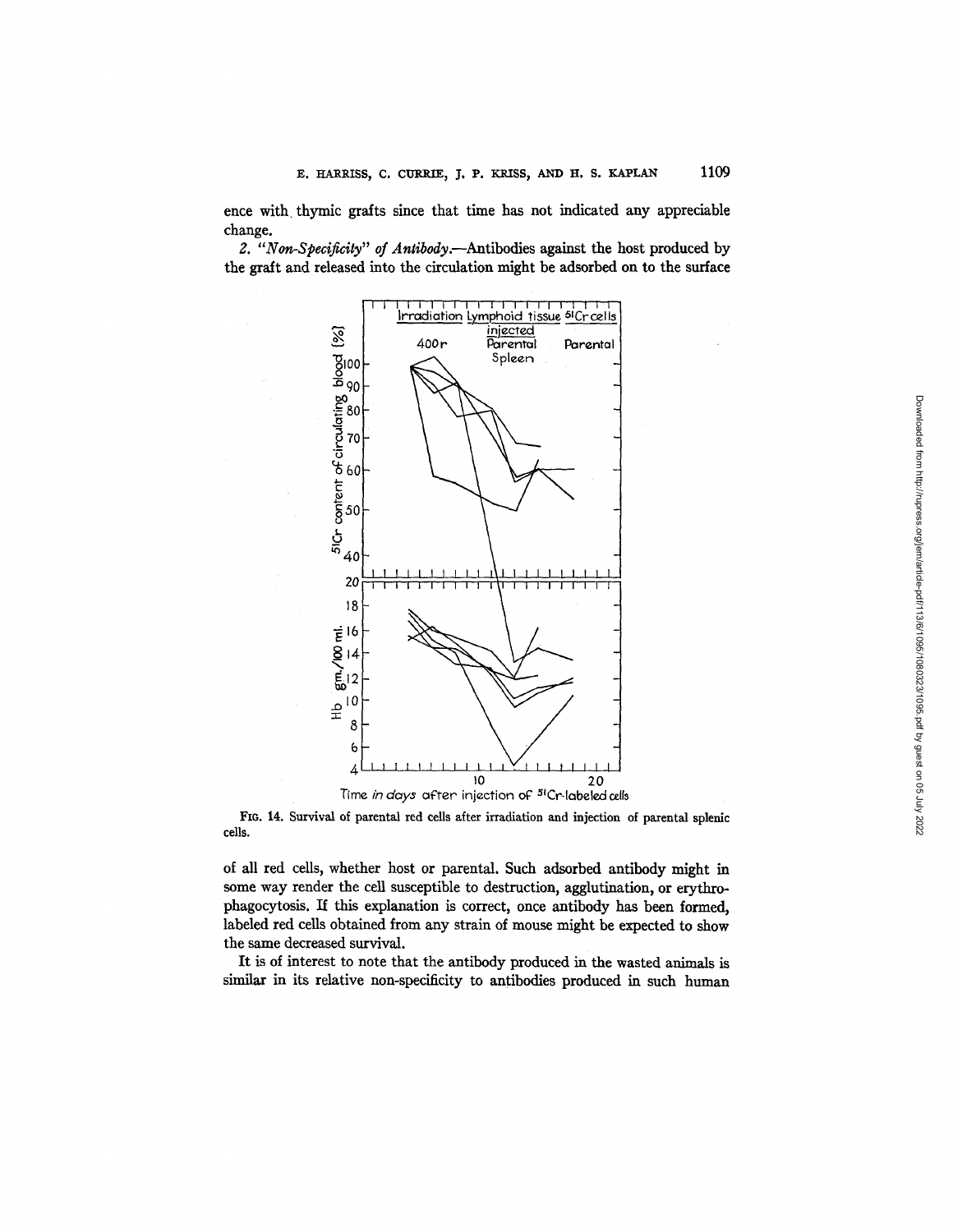autoimmune diseases as acquired hemolytic anemia (10) and systemic lupus erythematosus (12).

*3. Antibody Production in Response to Altered Parental MateriaL--Campbell*  (3) has suggested that antigenicity is often and perhaps always, intimately associated with incomplete intracellular fragmentation of antigenic material. In autoimmune hemolytic disease, an antigenic, possibly denatured, protein fragment from some source *(e.g.* parental lymphoid cells) may be adsorbed to cell surfaces or be associated intracellularly with RNA. If this fragment, derived from parental tissue, in its altered state now constitutes an antigen for host tissue (and consequently, for unaltered parental tissue), one may expect the production of specific antibodies against it. If these antibodies in turn were capable of cross-reacting with unaltered tissue genetically very similar to the fragment, one may envisage an autoimmune reaction against both parental and hybrid tissue. Circulating erythrocytes, parental or host, would be destroyed by an autoimmune hemolysis. It would also be necessary that lymphoid tissue of both host and parent be likewise destroyed by the same mechanism as that affecting the erythrocytes. The simultaneous destruction of parental and host cells has, in fact, been suggested by Kaplan and Rosston (15), although they viewed the reaction more as a cell *versus* cell attack. The same authors noted that animals may occasionally recover from wasting disease. In the rare instances available for study, such recovered animals, when again challenged with parental lymphoid tissue, have again developed wasting disease (Kaplan, unpublished data). One possible explanation of this is that the originally injected parental lymphoid tissue had been destroyed, and that the lymphoid tissues of such recovered mice had been repopulated by their own (hybrid) cells. Death of both target cells and parental lymphocytes occurred when target cells were mixed with preimmunized homologous spleen cells and the mixture placed in cell-impermeable diffusion chambers in hosts isologous for the target cells (30). If one provisionally accepts the thesis that antigenic fragments elicit the response described above, one must also inquire why the injection of *hybrid* lymphoid cells does not likewise lead to the persistence of such fragments. To account for this, we must postulate that the hybrid host, with its individual enzyme systems, is capable of disposing of, or degrading hybrid lymphoid cells or protein more effectively than it can handle similar tissue derived from the parent. Although such a view would appear to stand in contradiction to the concept which states that an  $F_1$  hybrid cannot distinguish parental tissue from its own, it should not be rejected solely on these grounds. The hypothesis presented in this paragraph might be tested by comparing the survival of hybrid red cells, parental red cells of the strain from which the injected lymphocytes were taken, and red cells from the *other* parent, injected when the wasting syndrome is just beginning. A normal survival of red cells from the *other* parent, and decreased survival of host and "donor"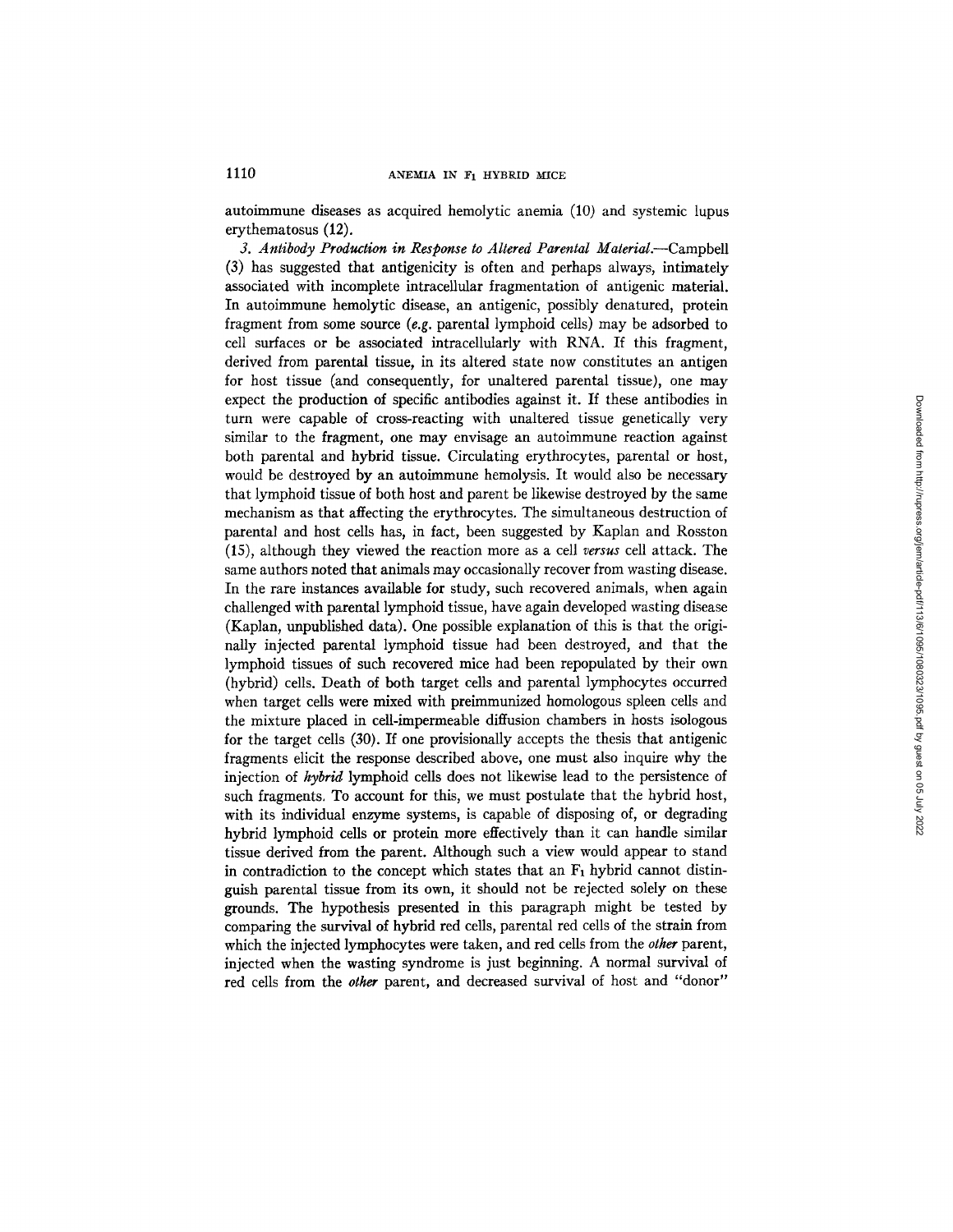parental red cells, would indicate that a graft *versus* host reaction was not involved in the anemia of wasting disease.

4. Erythrocyte Sequestration and Destruction by the Spleen.—The decreased survival of red cells may have little to do with the production of autoantibodies, but may be due to abnormal splenic trapping and destruction of red cells, as a manifestation of splenic involvement in the wasting syndrome. It is conceivable that coating of red cells with antibody, as mentioned in a previous paragraph, might predispose to splenic removal of red cells. Red cells from any strain would be similarly affected. The postulate could be tested by repeating the experiment with splenectomized hybrid hosts.

*5. Hemorrhage.--In* some instances immune hemolysis may be masked by a more rapidly acting mechanism such as hemorrhage. Since parental lymphoid tissue causes atrophy of all hematopoietic elements in irradiated  $F_1$  hybrid mice (19, 9, 15, 7), host megakaryocytes will be affected and the production of platelets by megakaryocytes will be greatly reduced. This immunological effect would be added to a depression of megakaryocyte activity already caused by irradiation (20). The consequent thrombocytopenia could lead to loss of blood by hemorrhage. Hemorrhage into the peritoneum was noted in some mice dying of wasting disease in the experiments reported here, and has previously been observed by Kaplan and Rosston (15).

The partial recovery from anemia seen in some of the mice in which wasting disease was produced by injection of parental spleen cells as opposed to the non-recovery in mice injected with purely lymphoid cells is interesting in this connection. It has been established that in animals given lethal doses of xradiation, a protective effect follows injection of homologous or heterologous bone marrow or spleen owing to repopulation of hematopoietic tissues of the host by the injected tissue, resulting in a radiation chimera (16, 17, 11). It is probable that similar repopulation of hematopoietic tissue occurs in sublethally irradiated F1 hybrid mice given parental spleen cells. Kaplan and Rosston (15) observed that in mice with wasting disease the morphology of the red pulp of the spleen varied with the source of parental lymphoid cells. In mice given purely lymphoid cells from parental lymph nodes and thymus there was profound depletion of all nucleated hematopoietic elements, whereas in mice given parental spleen cells the red pulp often contained actively proliferating hematopoietic elements. Regeneration of hematopoiesis in the splenic pulp in F1 hybrid mice given parental spleen cells was also observed by Cole and Gaxver (7). Such repopulation of the splenic tissue would result in renewed production of platelets as well as erythrocytes, with a concomitant cessation of hemorrhage, enabling the transplanted erythropoietic tissue to restore erythrocyte numbers to normal levels. Smith, Makinodan, and Congdon (21) have shown that in mice protected from lethal doses of x-radiation by injections of rat bone marrow, the platelets in the recipients' circulation on the 14th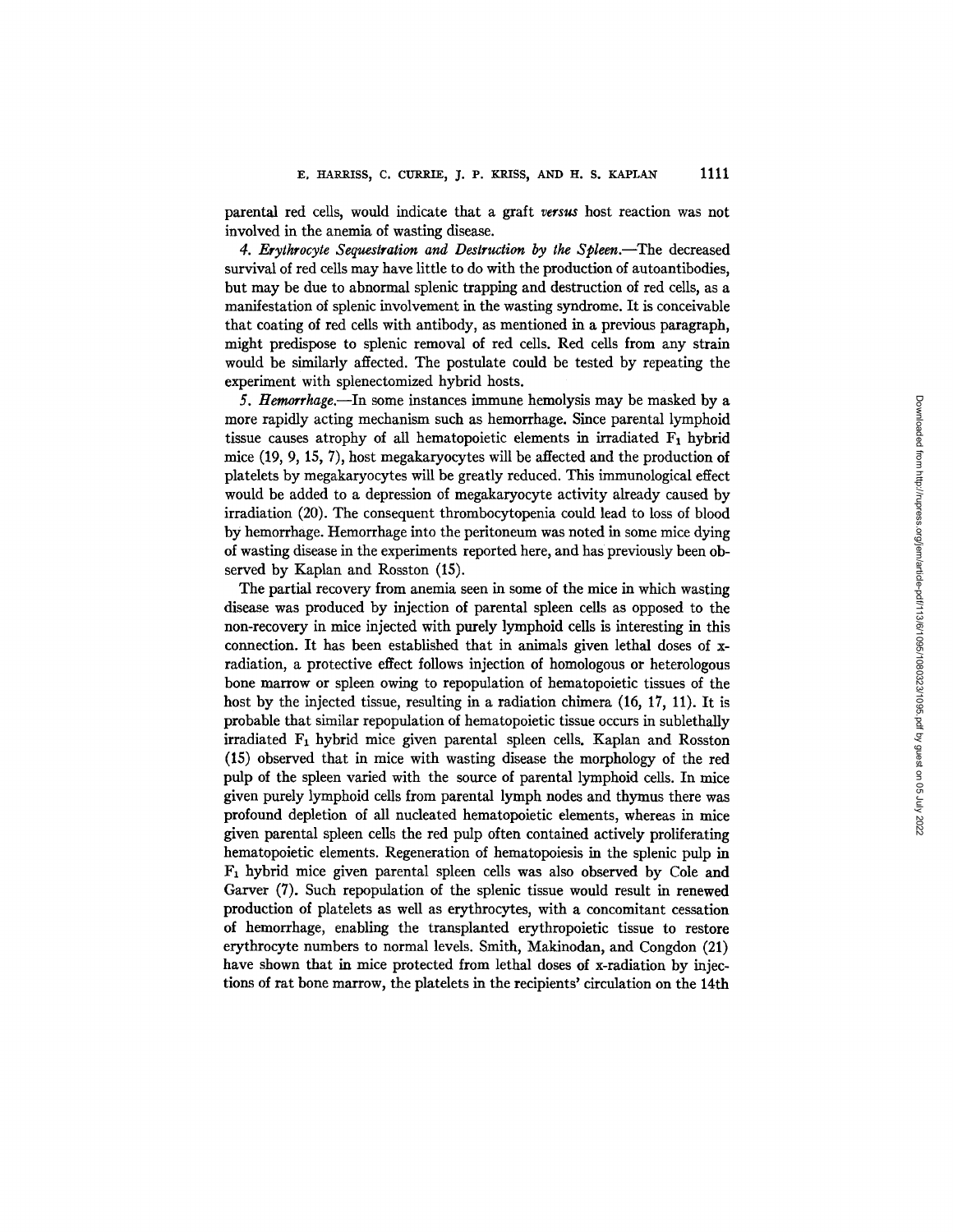day after injection and thereafter were all of rat origin. Platelet counts in mice with wasting disease might help to determine whether or not hemorrhage is a controlling factor in the course of the anemia.

### SUMMARY

The survival of  ${}^{51}Cr$ -labeled erythrocytes has been studied in  $F_1$  hybrid mice in which wasting disease was produced by injection of parental lymphoid cells taken either from lymph nodes and thymus or from the spleen. Coincident with the development of the disease syndrome, there occurred a severe anemia accompanied by a sudden loss of circulating labeled erythrocytes, whether host or parental. This finding suggests that the anemia is not due solely to specific immunologic reaction of donor tissue against host erythrocytes.

# REFERENCES

- 1. Barnes, D. W. H., Ilbery, P. L. T., and Loutit, J. F., Avoidance of "secondary disease" in radiation chimaeras, *Nature,* 1958, 181, 488.
- 2. Barnes, D. W. H., and Loutit, J. F., Immunological and histological response following spleen treatment in irradiated mice, Prog. Radiobiol., Edinburgh, Oliver & Boyd, 1956, 291.
- 3. Campbell, D. H., Some speculation on the significance of formation and persistence of antigen fragments in tissues of immunized animals, *Blood,* 1957, 12, 589.
- 4. Carnes, W. H., Kaplan, H. S., Brown, M. B., and Hirsch, B. B., Indirect induction of lymphomas in irradiated mice. III. Role of the thymic graft, *Cancer Research, 1956,* 16, 429.
- 5. Cole, L. J., and Ellis, M. E., Delayed deaths in sublethally X-rayed  $F_1$  hybrid mice injected with parental strain spleen cells, *Science,* 1958, 128, 32.
- 6. Cole, L. J., Garver, R. M., and Okunewick, J. P., Lethal graft *versus* host reaction induced in X-irradiated F1 hybrids by parental strain leukocytes, *Transplantation Bull.,* 1959, 6, 429.
- 7. Cole, L. J., and Garver, R. M., Studies on the mechanism of secondary disease. The parental F1 hybrid radiation chimera, *Radiation Research,* 1960, 12, 398.
- 8. Congdon, C. C., and Urso, I. S., Homologous bone marrow in the treatment of radiation injury in mice, *Am. J. Path.,* 1957, 33, 749.
- 9. Cosgrove, G. E., Schwartz, E. E., Upton, A. C., and Congdon, C. C., Changes in irradiated F, hybrid mice injected with parental spleen cells, *Fed. Proc.,* 1958, 17, 434.
- 10. Dacie, J. V., Acquired haemolytic anaemias, *Brit. Med. Bull.,* 1959, 15, 67.
- **11.** Ford, C. E., Hamerton, J. L., Barnes, D. W. H., and Loutit, J. F., Cytological identification of radiation chimaeras, *Nature,* 1956, 177, 452.
- 12. Gajdusek, D. C., An "autoimmune" reaction against human tissue antigens in certain acute and chronic diseases. I. Serologic investigations, *Arch. Int. Med.,*  1958, 101, 9.
- 13. Garver, R. M., and Cole, L. J., Anaemia and leucopenia after injection of parental strain blood in F, hybrid mice previously treated with sub-lethal irradiation, *Internat. J. Radiation Biol.,* 1960, 2, 309.